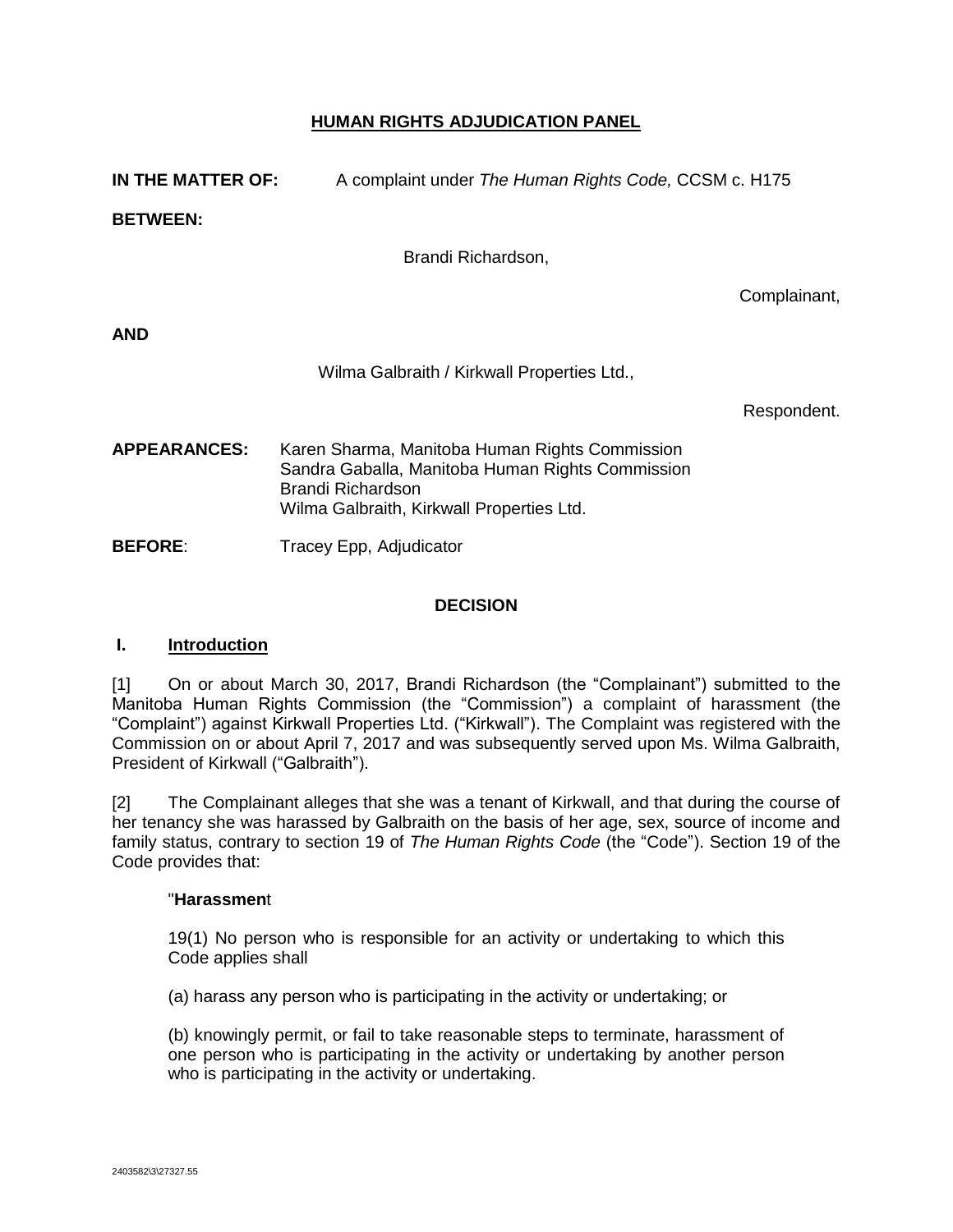## "**Harassment" defined**

19(2) In this section, "harassment" means

(a) a course of abusive and unwelcome conduct or comment undertaken or made on the basis of any characteristic referred to in subsection 9(2); or

(b) a series of objectionable and unwelcome sexual solicitations or advances; or

(c) a sexual solicitation or advance made by a person who is in a position to confer any benefit on, or deny any benefit to, the recipient of the solicitation or advance, if the person making the solicitation or advance knows or ought reasonably to know that it is unwelcome; or

(d) a reprisal or threat of reprisal for rejecting a sexual solicitation or advance."

[3] On or about November 15, 2019 I was appointed to hear and decide upon the Complaint. On February 7, 2020 I conducted an in person pre-hearing conference (the "Conference"). In attendance were Ms. Sandra Gaballa, counsel for the Commission, the Complainant, Galbraith as President of Kirkwall and two others in support of Galbraith.

[4] For the purposes of this Interim Decision, two issues were raised during the Conference. Firstly, Ms. Gaballa advised that the Commission was considering the bringing of a motion to add Galbraith as a respondent pursuant to section 40 of the Code. Secondly, service of documents on a go forward basis was discussed. In that regard, the Complainant confirmed that service of any documents could be affected upon her through Ms. Gaballa. Ms. Gaballa confirmed that she/the Commission could be served by email at her Commission email address. However, Galbraith advised that she does not have an email address, and requested that any and all communications be provided to her via regular mail. To that end, it was agreed that email communications between myself and Ms. Gaballa would be printed and mailed to Galbraith. Galbraith confirmed for the record her address for service. Galbraith was also directed to cease attempting to communicate with me directly, and instead, to direct any questions she may have to her own legal counsel should she retain same, or to Ms. Gaballa.

[5] By email dated February 20, 2020 the Commission advised that it was seeking to have Galbraith added as a respondent, and by email dated February 27, 2020 advised that Galbraith was opposed to their motion.

[6] By letter dated March 4, 2020, I ordered that the Commission provide written submissions in support of its motion by March 31, 2020, and that submissions by Kirkwall and Galbraith be completed by May 15, 2020. Counsel for the Commission provided their submissions to me via email on March 31, 2020. Neither Kirkwall nor Galbraith provided written submissions. I am satisfied that both Kirkwall and Galbraith were aware of the motion brought by the Commission, and that they were aware of their opportunity to make submissions and chose not to submit same.

### **II. The Motion**

[7] The original Complaint is against Kirkwall only. The Commission seeks to add Galbraith as a respondent pursuant to section 40 of the Code. Section 40 of the Code provides as follows: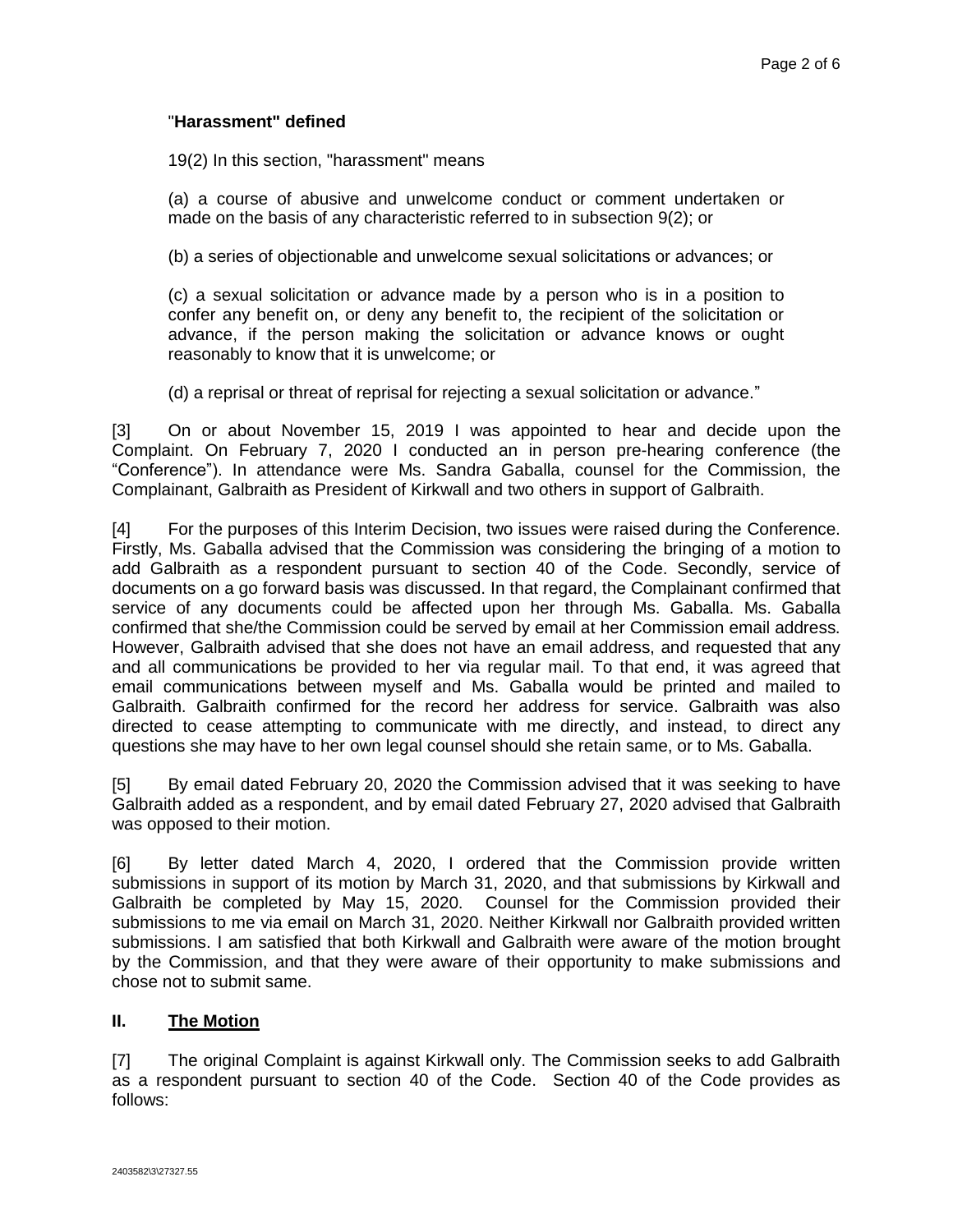## "**Amending complaint or reply**

40 At any time prior to the completion of the hearing, the adjudicator may, on such terms and conditions as the adjudicator considers appropriate,

(a) permit any party to amend the complaint or reply, either by adding parties thereto or otherwise; or

(b) on his or her own initiative, add other persons as parties;

but the adjudicator shall not exercise his or her authority under this section if satisfied that undue prejudice would result to any party or any person proposed to be added as a party."

[8] For the reasons set out herein, I hereby grant the motion and add Galbraith as a respondent to the Complaint.

[9] In *Ross* v. *4888970 Manitoba Ltd*. 1 , Adjudicator Pinsky addressed the issue of a motion to add a personal respondent made on the final day of hearing during closing argument. At paragraph 96 of the *Ross* decision, Adjudicator Pinsky refers to another of his decisions in *Cote v. Manitoba Hydro<sup>2</sup>* as follows:

"96. In *Cote v. Manitoba Hydro,* 2015 MBHR 6 (CanLII) I had occasion to canvas the law on adding a party. In that case I found that the following questions were relevant in deciding whether to add a party:

- (a) Is there some reliable evidence on which the tribunal could make the finding of liability against the party?
- (b) Would the proposed party suffer real and substantial prejudice not capable of being cured?
- (c) Does a potential remedy involve the party sought to be added?
- (d) Is it in the interest of justice given the remedial nature of the Human Rights Code and the stage of proceedings to add the party?

[10] The Code expressly provides that an adjudicator may amend a complaint prior to the conclusion of a hearing. The jurisdiction to make such an order is discretionary. However, section 40 of the Code specifically provides that an adjudicator shall not exercise their authority under section 40 if satisfied that undue prejudice would result to any party or any person proposed to be added as a party.

#### **III. Is there some reliable evidence on which I could make a finding of liability against Galbraith?**

[11] The Commission pleads and relies upon section 19 of the Code wherein no person responsible for an activity or undertaking to which the Code applies may harass any person participating in the activity or undertaking. Further, the Commission submits that all material times, Galbraith was the President of Kirkwall. In addition, the Commission submits that the allegations in the Complaint specifically involve Galbraith and no other person. The Commission

 $\overline{a}$ 

<sup>1</sup> [2017] M.H.R.A.D. No. 2

<sup>2</sup> [2015] MBHR 6 (CanLII)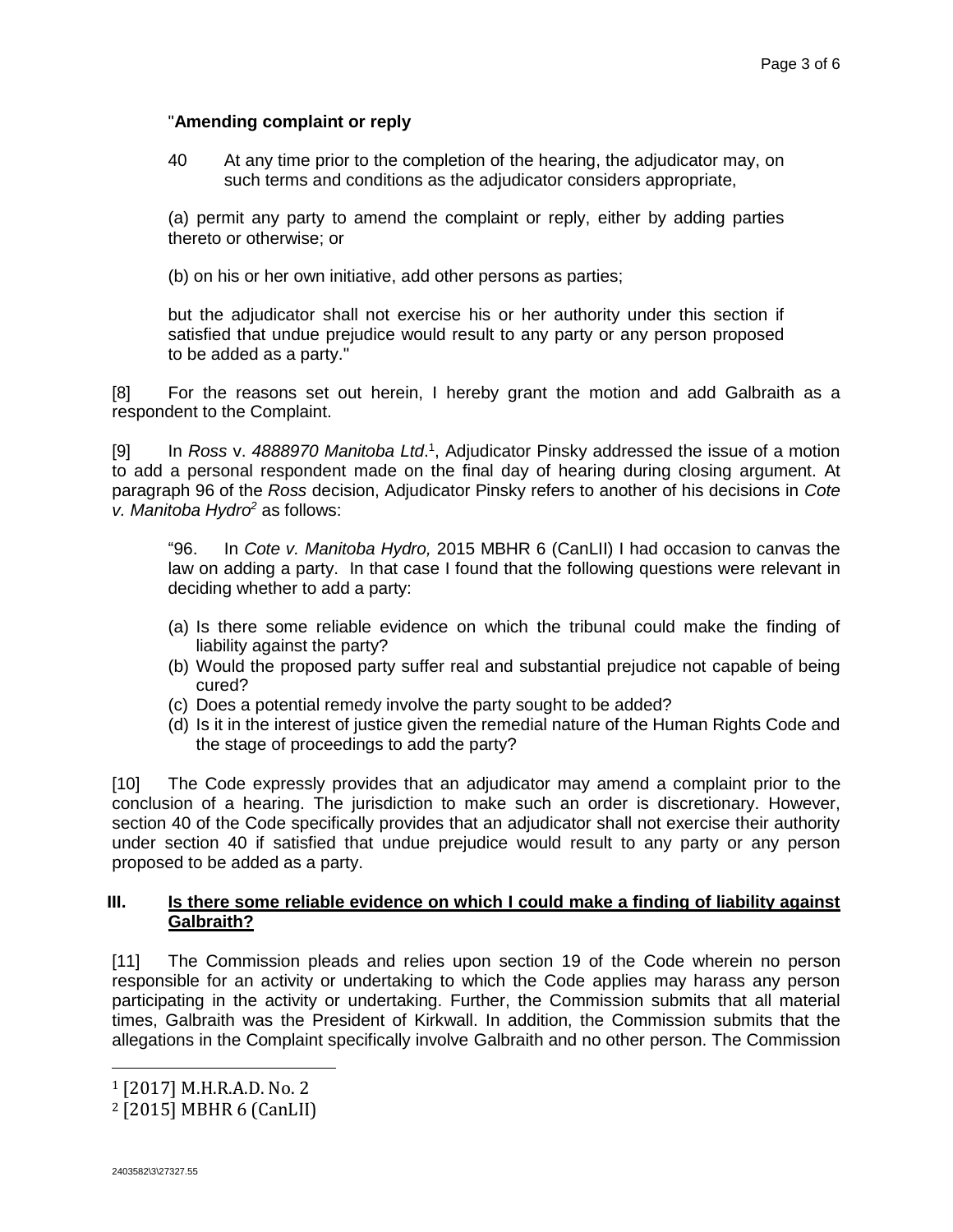therefore submits that the allegations, if proven, could support a finding that Galbraith contravened the Code and further, that there is reliable evidence on which I could make a finding of liability against Galbraith.

[12] The test as enunciated in *Cote* is whether or not there is *some* reliable evidence on which I could make a finding against Galbraith. Galbraith is the sole individual against whom the allegations of harassment are made. Galbraith is the President of Kirkwall and appeared at the Conference on its behalf.

[13] Based upon the above, I find that there is some reliable evidence on which I could make a finding against Galbraith.

### **IV. Does a potential remedy involve Galbraith?**

[14] In *Ross,* Adjudicator Pinsky found that the requested remedies of an educational program and an amount of damages would necessarily involve the owners of the respondent in that matter. It was of import that a proposed sale of the corporate respondent had proceeded and there was a concern that if the sale closed, the complainant would potentially be without remedy.

[15] The Commission in its submissions in the case at hand advises that it will be requesting that I award remedies to secure future compliance with the Code to ensure that Kirkwall does not harass its tenants in future. Further, the Commission advises that it will be seeking compensation for injury to the Complainant's dignity, self-respect and hurt feelings. The Commission submits that each of these remedies will necessarily involve Galbraith as the "owner" of Kirkwall and the sole individual against whom the complaints are made.

[16] According to the Manitoba Companies Office records provided by the Commission in its submissions, Kirkwall is an active business corporation filed in accordance with the laws of Manitoba. Galbraith is Kirkwall's President, and sole Officer and Shareholder. I agree that any educational remedy must involve both Kirkwall and Galbraith – both as the directing mind of the corporation but also as the individual against whom the allegations of harassment are made. For that reason alone, I find that the potential remedy being sought by the Commission, that being an educational program, must involve Galbraith.

#### **V. Is it in the interest of justice given the remedial nature of the Code and the stage of proceedings to add Galbraith?**

[17] The Commission submits that section 19 of the Code provides that a person in a position responsible for an activity or undertaking, such as the owner of a rental property, must not harass others in the provision of housing, or knowingly permit or fail to take steps to terminate the harassment. Further, the remedial provisions of the Code, specifically section 43(2), relate to ordering a party to "do or refrain from doing anything in order to secure compliance" with the Code.

[18] In that regard, the Commission submits that any order to ensure compliance with the Code would be meaningless unless directed at Galbraith. Further, the Commission submits that it is common practice, especially in harassment cases, to name the alleged harasser as a personal respondent.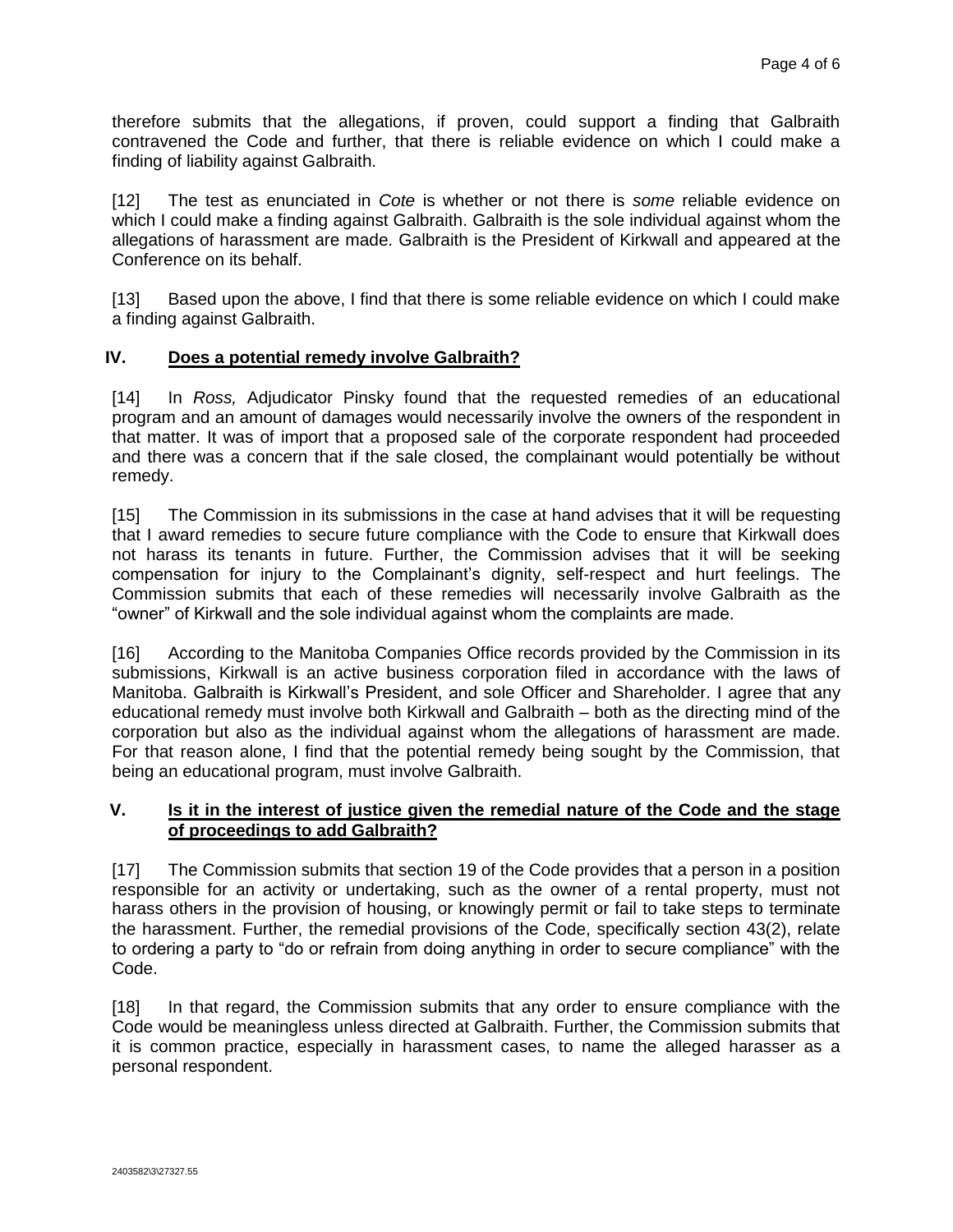[19] In *Bourrier* v. *Phil-Can Services Ltd.<sup>3</sup>* and *Jedrzejewska* v. *A+ Financial Services Ltd.<sup>4</sup> ,*  the individual accused of the harassing behaviour was included as a respondent from the outset. In *Scott* v. *Lou's Moving and Storage Ltd. <sup>5</sup>* Adjudicator Goodman granted the Commission's request to add a personal respondent at the outset of the hearing. In *Ross*, supra, Adjudicator Pinsky granted the Commission's request to add a personal respondent on the final day of hearings during closing argument.

[20] The Commission submits that I am not precluded form adding parties at this stage of the proceedings and I agree. The hearing will not commence for another five weeks, and the Notice of Hearing has yet to be published. I also agree that it is commonplace to name the person alleged to have been harassing as a personal respondent.

[21] Most importantly though, I find that it is in the interest of justice, given the remedial nature of the Code, to add Ms. Galbraith as a party. While any award against Kirkwall would not be meaningless as asserted by the Commission, an award against Galbraith would certainly have more meaning and effect and would serve to enforce the remedial nature of the Code.

# **VI. Would Galbraith suffer** *undue* **prejudice if added as a party?**

[22] In *Nash v. Natividad*<sup>6</sup>, Adjudicator Manning held that the "real and substantial prejudice not capable of being cured" test as enunciated in *Cote* relates to a denial of natural justice and fairness. In that regard, Adjudicator Manning considered the principles of natural justice and fairness: the requirement that an individual possess sufficient information to (1) make representations on their own behalf; or (2) appear at a hearing or inquiry; and (3) effectively prepare their own case and to answer the case they have to meet.

[23] The Commission submits that Galbraith has had knowledge of the Complaint since date of service, and I agree, as it was Galbraith who filed a reply on behalf of Kirkwall.

[24] The Commission submits that Galbraith attended the Conference at which time the Commission advised that it was considering the bringing of the within motion, and further, demonstrating knowledge of the upcoming proceedings and committing to preparing for same. Again, I agree.

[25] As a result, the Commission submits that there would be no undue prejudice to Galbraith, or any other party, if I were to grant the Commission's motion and add Galbraith as a respondent.

[26] As stated above, Galbraith has knowledge of the Complaint as she was served with same and filed a reply. Further, she attended the Conference at which time she agreed to hearing dates, amongst other things. More importantly, she was made aware of the Commission's potential motion to add her as a respondent. Further, Galbraith went on the record with her request that she be provided all communications via regular mail, at the address given by her. My letter dated March 4, 2020 advising of the Commission's motion was sent to her via regular mail on March 4, 2020 at 1230pm, as was the Pre-Hearing Conference Memo.

 $\overline{a}$ 

<sup>3</sup> [1999] MHRBAD No. 1

<sup>4</sup> [2016] MHRBAD No. 101

<sup>5</sup> [1992] MHRBAD No. 1

<sup>6</sup> [2018] MBHR 2